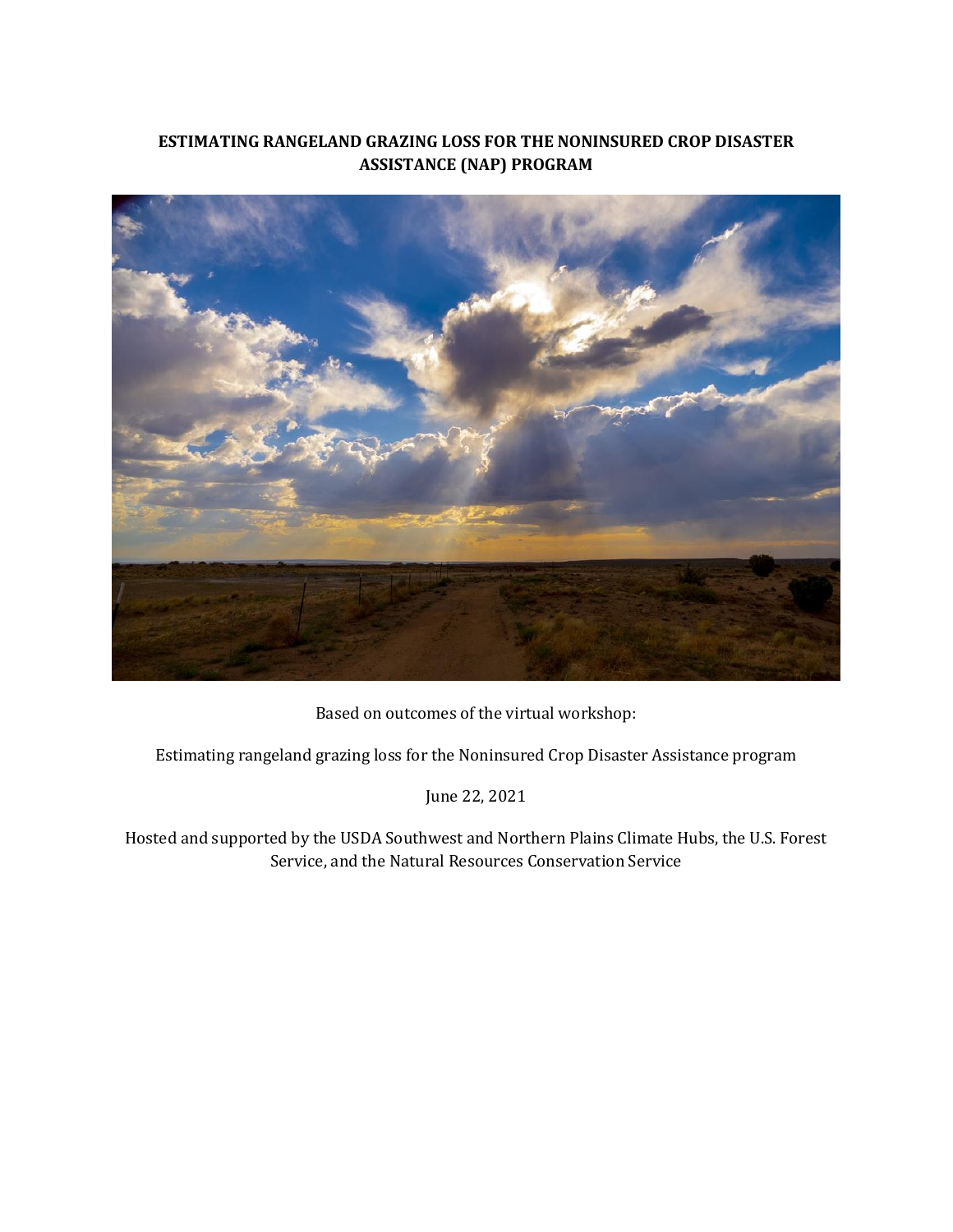### **INTRODUCTION**

In June 2021, the USDA Southwest and Northern Plains Climate Hubs, the U.S. Forest Service, and Natural Resources Conservation Service (NRCS) hosted a virtual workshop, *Estimating rangeland grazing loss for the Noninsured Crop Disaster Assistance program. "*The USDA Farm Service Agency's (FSA) Noninsured Crop Disaster Program (NAP) provides financial assistance to producers of noninsurable crops when low yields, loss of inventory, or prevented planting occur due to natural disasters" (United States Government, 2021). For crop acreage intended to be grazed, to be eligible for a NAP payment, a producer must have suffered a loss of Animal Unit Days (AUD) in excess of 50% of expected AUD determined on the basis of acreage, carrying capacity, and grazing period. Estimating forage loss from a grazing season is key in estimating the AUD loss. Forage loss is determined using similar mechanically harvested losses, independent assessments of forage conditions, or alternative loss methods approved and determined appropriate by the Deputy Administrator for Farm Programs. Different states manage forage loss assessments differently based on the individual state's topography, county sizes, and available resources.

## **Workshop Purpose**

Every state experiences challenges in estimating 50% grazing loss on drought-affected rangelands for NAP. This can be a persistent challenge, both for FSA and for loss assessment partners. The goals of this workshop were to:

- Hold space for individual state partners to share about how they make loss assessments and provide the opportunity to learn how each other manage the process.
- Hear about the challenges of accurately measuring 50% grazing loss estimates and possible solutions.
- Demonstrate some online tools for estimating rangeland productivity, to see where these might be of assistance in reaching the 50% loss threshold estimate.
- Discuss whether periodic meetings and other products or activities that might be useful for FSA, for their loss assessor partners, and for tool developers

The virtual workshop provided an opportunity to address the NAP program, hear from FSA state office specialists, and learn about tools for forage production assessment while offering a space for discussion and collaboration. We convened FSA professionals and specialists from across the western states including Arizona, Utah, Nevada, Colorado, and New Mexico. Presentations detailed states' perspectives on gauging the 50% threshold and available tools to aid in forage production assessment. Throughout the workshop, participant interaction was encouraged through engagement activities including chat box questions and discussion sessions. These questions spurred conversation amongst colleagues and highlighted knowledge gaps and challenges in measuring forage production loss.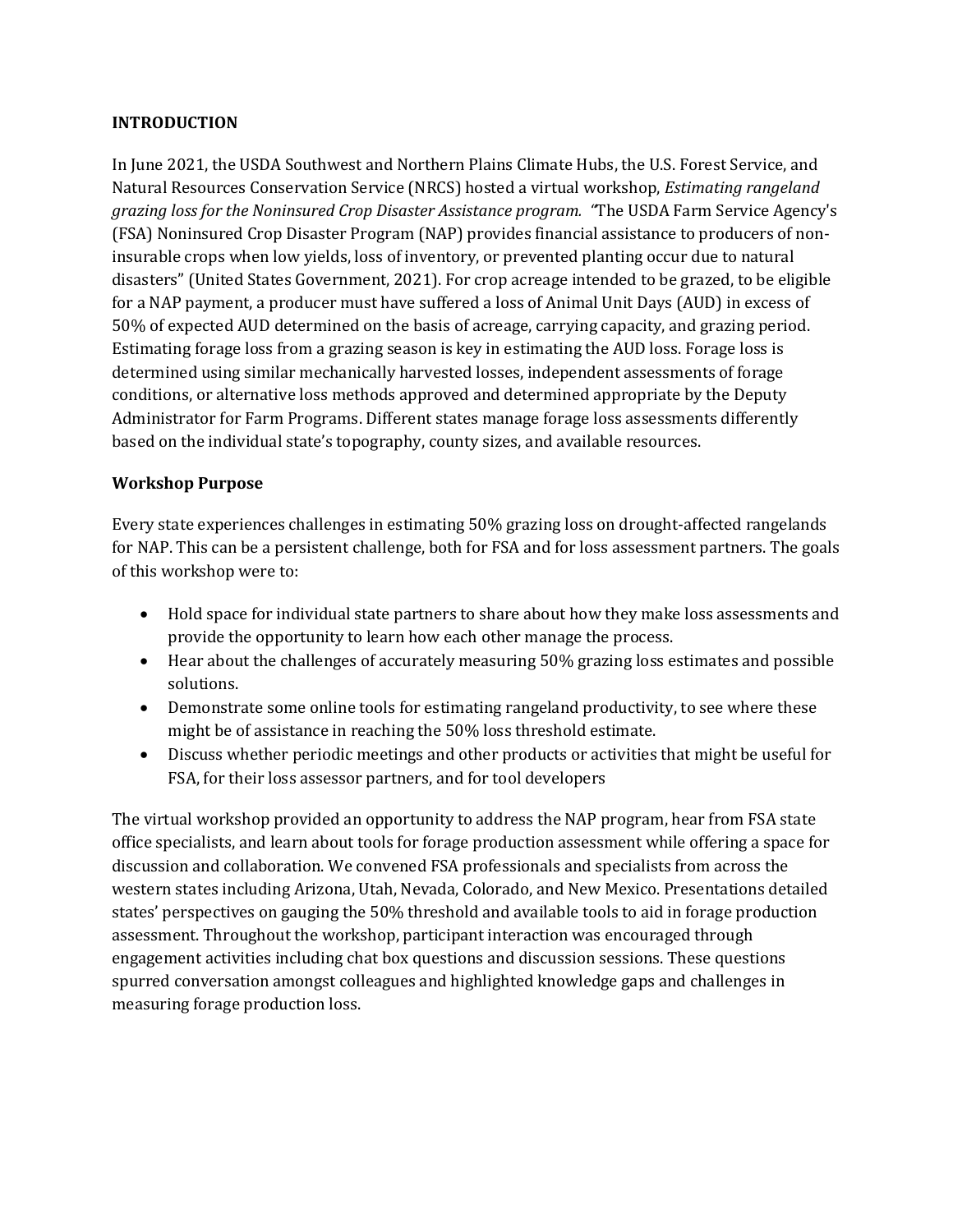## **DISCUSSION QUESTIONS**

The following questions were posed to the workshop participants and initiated productive and interactive discussion.

# *Discussion Question: What challenges have you faced in assessing the 50% grazing loss threshold for native forage?*

The major challenge mentioned in assessing the 50% loss threshold was an overall lack of good data. There is significant variation across counties in topography, precipitation, and forage growth. Large county sizes covering multiple microclimates and elevation gradients makes accurately assessing loss especially challenging. This variability across counties can cause notable differences in reported losses in neighboring counties. Aside from a data deficit, there is also a lack of resources and assessors to effectively supply assessments across a county. The assessors that are available may not be truly acting independently and can influence the results. The assessments are often late or delayed making it difficult to get payments out in a timely manner. The software available to estimate payments is difficult to use and there is a lot of room for error making it easy to generate over-payments.

# *Discussion Question: What solutions or workarounds have worked for you?*

With limited resources and folks on the ground, FSA offices try to connect with as many other resources to help with assessment and fill in the gaps. These outside partners include climate stations, Bureau of Land Management (BLM), U.S. Forest Service, ranchers and private irrigation companies. To ensure assessors are working independently from the influence of producers, FSA separates assessors and enforces following the handbook procedure. With large counties proving a challenge, subdividing them in to smaller more regional appropriate sections makes assessment easier and more accurate. By dividing 'like regions', its easier to draw an appropriate average. Tools such as the Rangeland Analysis Platform (RAP) and Fuelcast are helpful in seeing the rates of growth on areas in different years and filling in the gaps in the assessments.

# *Discussion Question: What have you learned today from others or from the presentations that might help in assessing the 50% grazing loss threshold?*

Participants agreed learning about available tools and resources to help make more accurate assessments was beneficial. The tools can help reinforce and influence decisions based on assessments especially in large regions where information is not available. If possible, using multiple tools together alongside local information could be very useful. It would be interesting to know how similar or dis-similar the inputs and outputs are of the three different models mentioned and if they are different enough to be independent estimates. Having space for the states to collaborate and learn from one another is invaluable. There is a lot of room for improvement and communication between states to improve and unify procedure.

*Discussion Question: How about looking forward - would having periodic meetings with colleagues across states and agencies be helpful?*